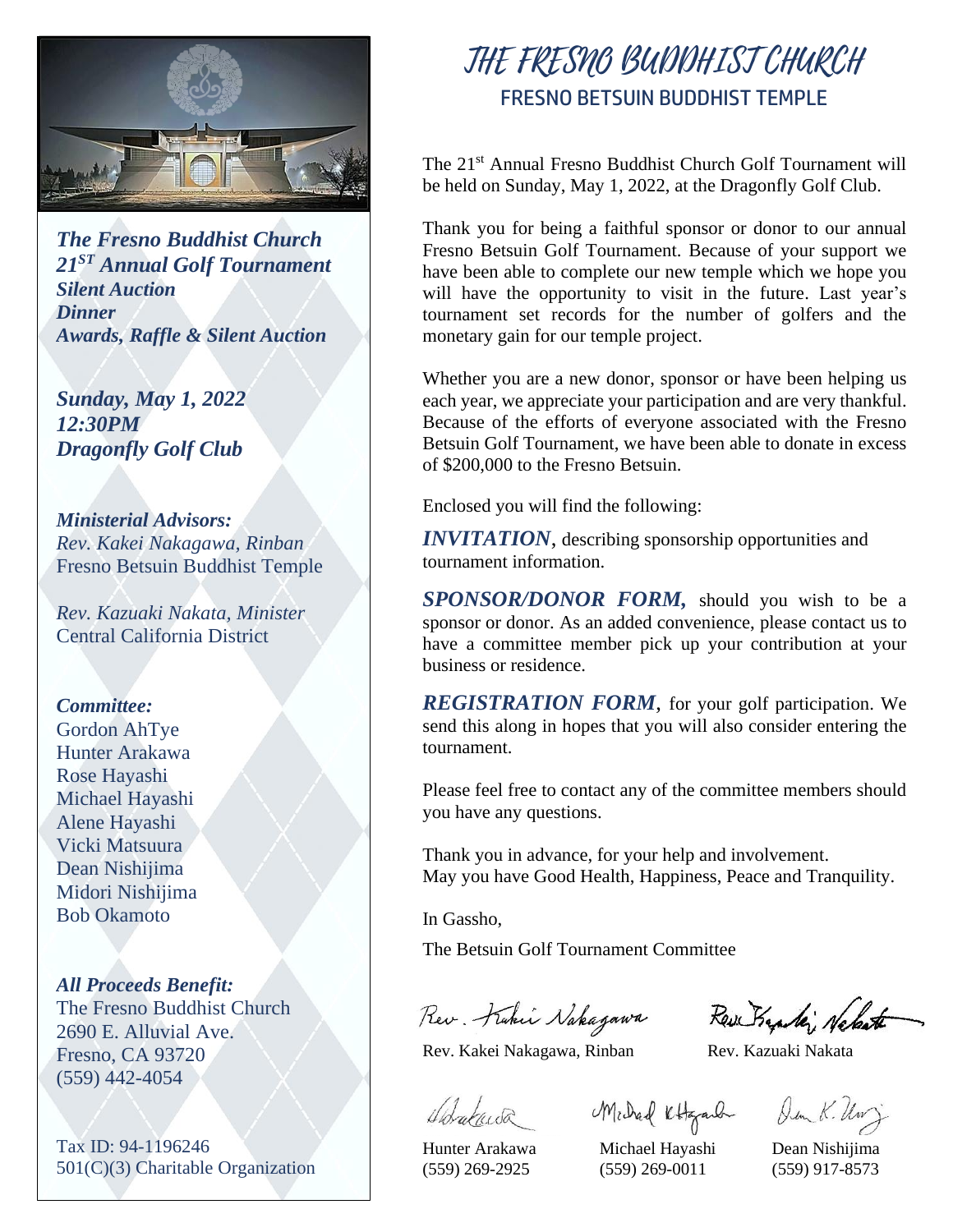# **SPONSORSHIP OPPORTUNITIES**

# *LOTUS (Corporate) Sponsor - \$1,100*

- *Half-page personal advertisement in Tournament Program*
- *One Team Entry (Four Golfers), free carts and Tee prizes*
- *Awards Ceremony and Team Banquet*

## *LILY (Business/Personal) Sponsor - \$550*

- *Listing under Business/Personal Sponsors in Tournament Program*
- *Half -page personalized advertisement in Tournament Program*
- *Awards Ceremony and Team Banquet*

## *BAMBOO (Tee) Sponsor - \$125*

• *Team Name on Tee sign*

P

• *Listing under Tee-Sponsorship in Tournament Program*

# **SCHEDULE OF EVENTS**

# *DRAGONFLY GOLF CLUB*

11:00AM Check-In 12:30PM Shotgun Start

#### *TOURNAMENT BANQUET (details to be determined… pending State & Local Covid-19 restrictions)* 6:00PM No-Host Bar Social 6:30PM Banquet Awards, Raffle & Silent Auction

# **THE FRESNO BUDDHIST CHURCH TWENTY-FIRST ANNUAL GOLF TOURNAMENT**

**SUNDAY, MAY 1, 2022 12:30PM SHOTGUN START**

#### **DRAGONFLY GOLF CLUB 43369 AVENUE 12, MADERA CA 93636**

#### ENTRY FEE

<u>a sa san an san an san an san an san an san an san an san an san an san an san an san an san an san an san an san an san an san an san an san an san an san an san an san an san an san an san an san an san an san an san an</u>

A \$155 PER PERSON DONATION INCLUDES GREEN FEE WITH CART, TEE PRIZES, CLOSEST TO PIN AND LONG DRIVE AWARDS, BANQUET AND DRINK TICKETS. NON-GOLFERS MAY ATTEND THE BANQUET FOR \$20. TOURNAMENT COMMITTEE MUST BE NOTIFIED OF NON-GOLFERS ATTENDING BANQUET AT LEAST ONE WEEK PRIOR TO TOURNAMENT.

#### TOURNAMENT BANQUET (DETAILS TO BE DETERMINED) FRESNO BETSUIN FAMILY DHARMA CENTER 2690 E. ALLUVIAL AVE., FRESNO CA 93720

QUESTIONS OR ADDITIONAL INFORMATION: DEAN NISHIJIMA (559) 917-8573 OR MIDORINISH@GMAIL.COM

> RESERVATION DEADLINE ALL ENTRIES MUST BE RECEIVED BY SUNDAY, APRIL 11, 2021

REGISTRATION, DONOR & SPONSOR FORMS AVAILABLE AT WWW.[FRESNOBUDDHISTTEMPLE](http://www.fresnobuddhisttemple.org/).ORG, FROM ANY COMMITTEE MEMBER OR BY EMAILING: INFO@FRESNOBUDDHISTTEMPLE.ORG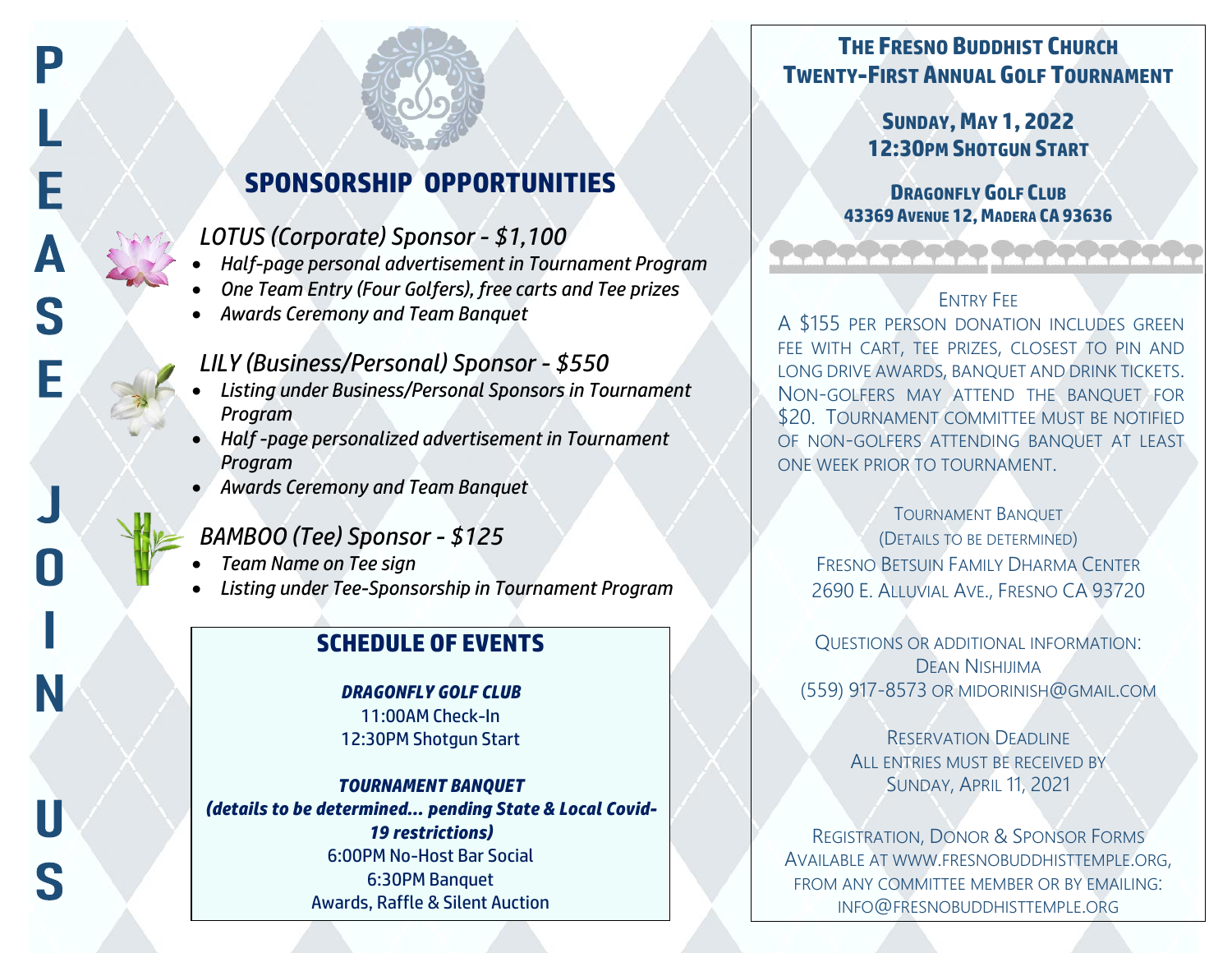# **SPONSORSHIP COMMITMENT and DONATION FORM**



# **THE FRESNO BUDDHIST CHURCH TWENTY-FIRST ANNUAL GOLF TOURNAMENT**

*Please fill out this form completely and accurately. Legibility is essential for our records and for advertising accuracy.*

*Select Sponsorship level, if applicable. Complete Silent Auction portion for each donated item and/or gift certificate. Please confirm all information and attach business or personal card. Make checks payable to: "The Fresno Buddhist Church"* 

o *LOTUS (Corporate) Sponsor - \$1,100* o *LILY (Business/Personal) Sponsor - \$550*

o *BAMBOO (Tee) Sponsor - \$125*

o *CONTRIBUTIONS (Monetary) … … … … … … … … … … … … … … … … … … … \$*

o *SILENT AUCTION: Estimated Retail Value \$ Minimum Bid, if requested \$*

 $$0.00$ 

*Include Business Card, Pamphlet, other information (for advertisement, donation & bid information) Description of Donation:* 

*Restrictions, if any:* 

*\*\* All silent auction donations must be received by April 10, 2022* 

| Date item to be picked up:<br><b>Pick-Up Instructions:</b> |  |  |  |  |
|------------------------------------------------------------|--|--|--|--|
| <b>Comments:</b>                                           |  |  |  |  |

**BUSINESS INFORMATION**: Print Donor's name exactly as they would like it to appear in the tournament program *Business/Donor Name:* 

| <b>Contact Person:</b><br>Address:                                                                   |      | Email:      |              |     |  |
|------------------------------------------------------------------------------------------------------|------|-------------|--------------|-----|--|
|                                                                                                      |      | City        | <b>State</b> | Zip |  |
| <b>Phone: Business</b>                                                                               | Home | <b>Cell</b> | <b>Fax</b>   |     |  |
| Attach camera-ready copy of advertisement for Golf Tournament Program                                |      |             |              |     |  |
| Diegoe mail this form to: Retsuin Golf Tournament & Rob Okamoto & REZE N Calgueras & Fresno, CA 9271 |      |             |              |     |  |

*Please mail this form to: Betsuin Golf Tournament* ▪ *Bob Okamoto* ▪ *8576 N Calaveras* ▪ *Fresno, CA 93711*

*The Fresno Betsuin Golf Tournament Committee thanks you for your support and generosity!*

**DRAGONFLY GOLF CLUB MADERA, CA**

**12:30PM**

**SUNDAY, MAY 1, 2022**